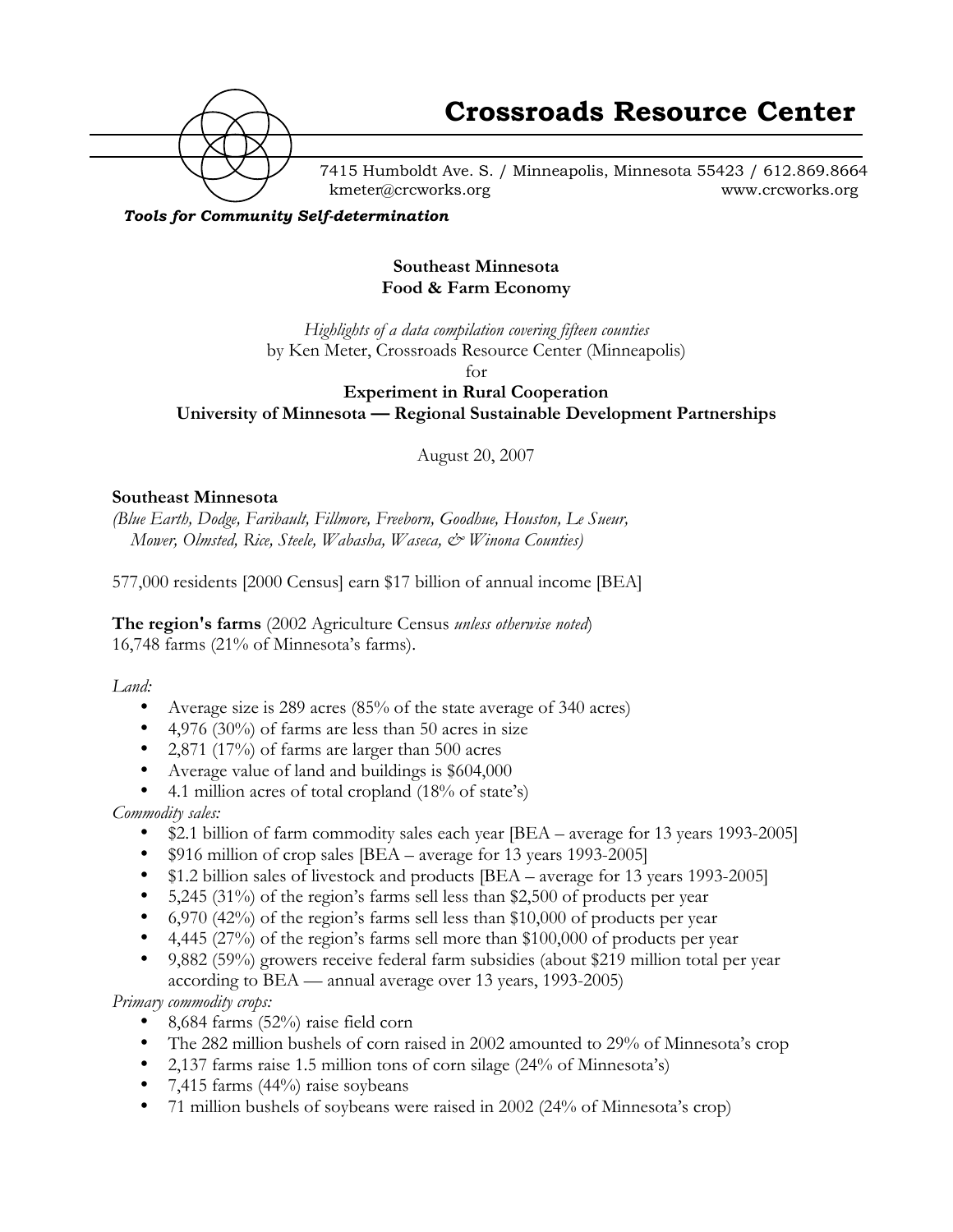*Livestock:*

The number of farms selling livestock or related products fell 16% from 1997 to 2002 The value of livestock sales decreased by \$527 million (28%) from 1969 to 2005 (in 2005 dollars) 268,000 cattle were sold by 5,199 farms in 2002 (18% of the state's total) 6,161 farms hold an inventory of 541,000 cattle and calves (24% of Minnesota's) 268,000 cattle were sold in 2002 (20% of Minnesota's) Total cattle sales amounted to \$159 million (18% of Minnesota's) 1,571 farms sold milk and dairy products (26% of Minnesota's farms; 31% of sales) Milk sales decreased 15% from 1997 to 2002, falling from \$336 million to \$285 million (dollars not adjusted for inflation) 1,578 farms hold an inventory of 2 million hogs and pigs (31% of Minnesota's) 6 million hogs and pigs were sold in 2002 (33% of Minnesota's) 735 farms raise sheep and lambs, selling \$2.3 million (17% of Minnesota's animals) *Poultry and aquaculture [Note that USDA does not report poultry data for many counties in the region to protect the identity of individual farms, so the following counts marked with asterisks (\*\*) are all likely to be low]:* 805 farms raise poultry (18% of state's poultry farms) 449 laying hen operations (18% of state's) have 49 birds or less. One has more than 100,000 505 farms raise 8,600\*\* laying hens and 62,000\*\* broilers The region housed 260,000\*\* laying hens and 20,000\*\* broilers in 1997 113 farms raise 1.5 million\*\* turkeys (10% of state's), up from 702,000\*\* in 1997 Total poultry & egg sales amounted to \$50 million\*\* from 511 farms 12 aquaculture operations (12% of state's) sold \$137,000 of fish (1.5% of state sales) *Other crops:* 6,544 farms raise 1.3 million tons of forage crops (hay, etc.) 212 farms raise 334,000 bushels of wheat (3% of Minnesota's) 3.5 million bushels of oats produced on 2,051 farms (27% of Minnesota's) 990 farms raise 100,000 acres of vegetables 28 farms raise 655,000 hundredweight of potatoes 7 farms raise 5,714 hundredweight of green beans 1,713 acres of orchard on 124 farms *Organic & Direct food sales:* \$705,000 of organic foods are sold by 82 farms (21% of state's) 763 farms (5% of the region's farms) sell \$4.2 million of food directly to consumers (20% of Minnesota's direct sales) This is a 13% increase in the number of farms, and a 37% increase in direct food sales, from 1997 to 2002 (dollars not adjusted for inflation) The region's farmers sold an average of \$2.15 billion of food commodities per year (1993-2005

average), spending \$2.27 billion to raise them, losing an average of \$120 million in production costs each year *[All dollar figures in this section are listed in 2005 dollars]*. This is a total loss of \$1.6 billion for all farms in the region over the 13-year period. Cash receipts exceeded production expenses in only three of those years.

Farmers earned \$728 million less in 2005 than they had in 1969*.* Although there was a small improvement in farm income in 2004, losses deepened again in 2005.

Note that the annual farm production *surplus* in 1973-1974 was \$1.5 billion *per year*.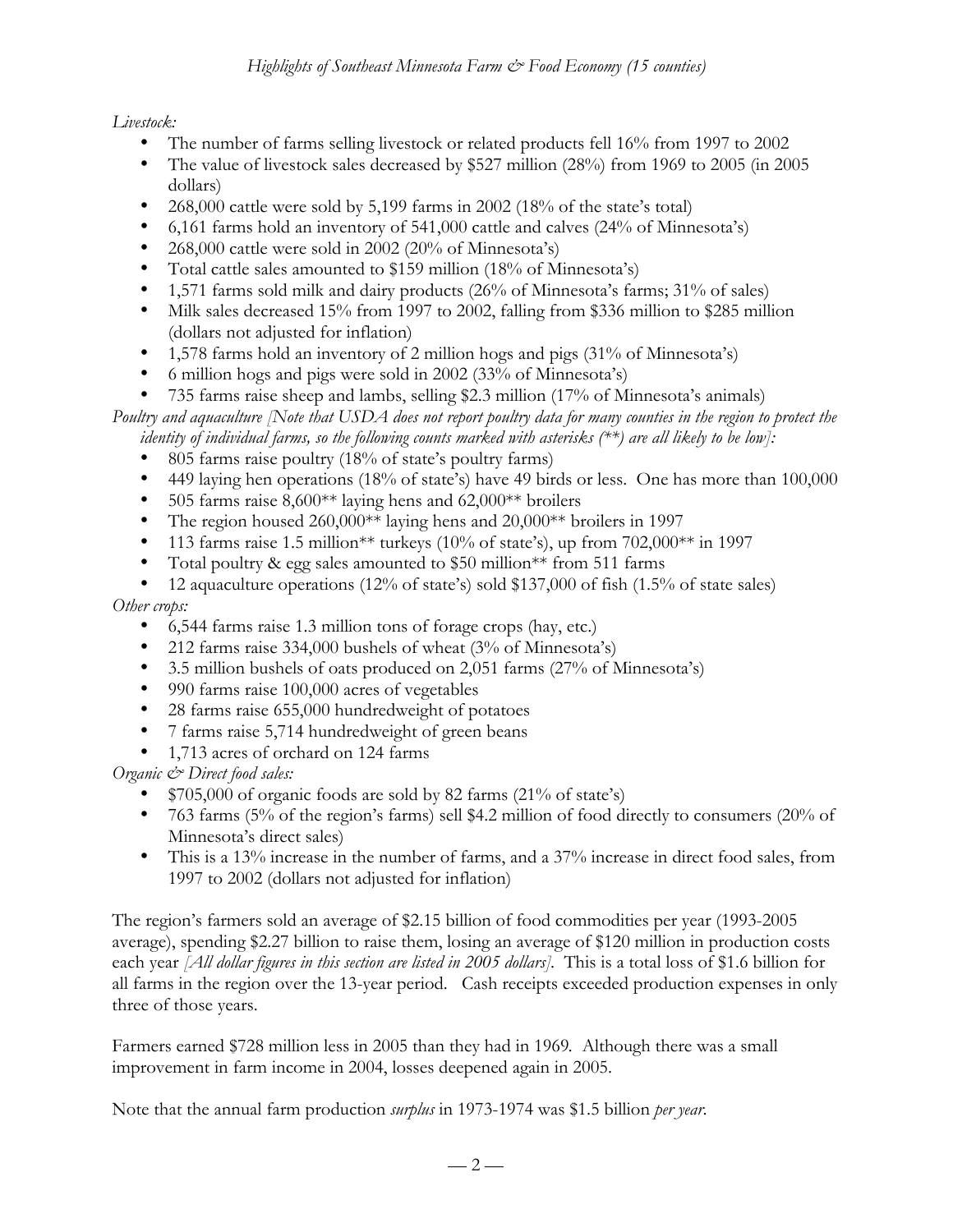Each year since 1993, the region's farmers have earned an average of \$120 million of other farmrelated income (such as cash rents for land, custom work for neighbors, production of nursery crops, etc.) which basically cover their losses producing crops and livestock. Federal subsidies amount to an average of about \$220 million each year for all farms in the region over the past thirteen years, for a total of \$2.8 billion in subsidies.

Most of the declines are due to declining prices for livestock and livestock products. While cash receipts from raising crops have held steady at about \$800 million each year since 1969, livestock receipts (including livestock products like milk) fell from \$1.9 billion in 1969 to \$1.3 billion in 2005 (\$600 million less, a 31% decline).

Farmers have reduced petroleum costs to one-half of 1981 levels, about \$100 million in 2005. They spend \$250 million per year on chemicals and lime, lower than the peak of \$400 million in 1975, but higher than the 1969 level of \$170 million. Labor costs have held fairly steady at \$170 million per year from 1969-2005.

Overall, even after subsidies were taken into account, 41% of the region's farms reported net losses in 2002.

#### **The county's consumers:**

Southeast Minnesota consumers spend \$1.3 billion buying food each year. \$710 million of this buys food to eat at home, and \$550 million is spent for eating out. Most all of this food is sourced outside the region. \$4.2 million of food products (0.2% of total sales) are sold by farmers directly to consumers, less than half the national rate of 0.5%.

#### **Poverty level:**

113,000 residents (20% of those surveyed) live in a household earning less than a living wage. "Living wage" is defined as 185% of the federal poverty guideline — the level at which children are eligible for free or reduced prices for school lunch, but still not enough to live well.

Since 1983, farmers received an average of \$200 million of subsidies each year — to produce commodities that are not directly eaten by consumers — while low-income residents received an average of \$20 million in food coupons per year.

#### **Farm and food economy summary:**

Farmers lose \$120 million each year producing food commodities, while spending \$960 million buying outside inputs. Meanwhile the region's consumers spend \$750 million buying food from outside. This is a total loss to the region of \$1.8 billion of potential wealth *each year*. This loss amounts to 84% of the value of all food commodities raised in the region.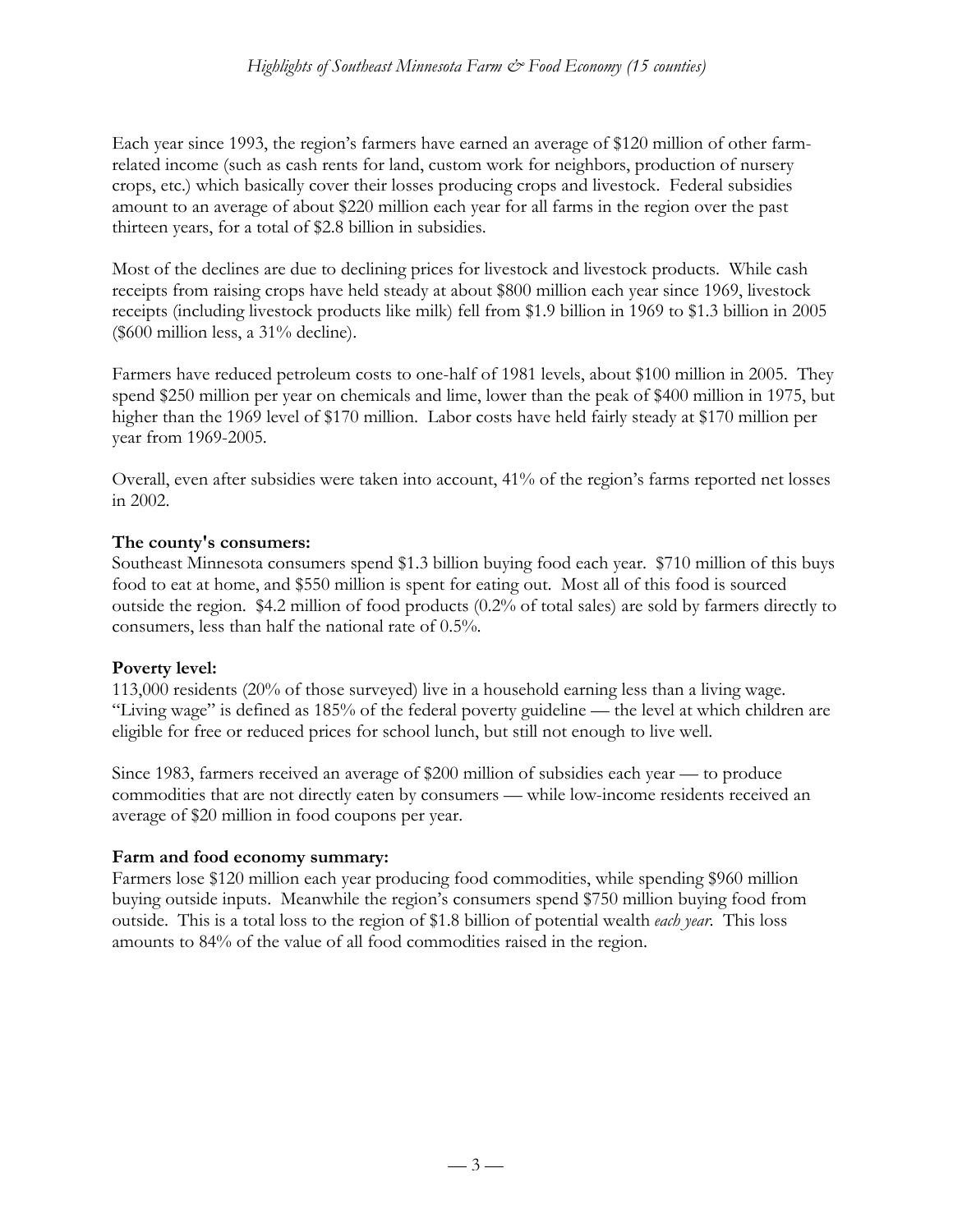### **Southeast Minnesota: markets for food eaten at home (BLS)**

|                                     | millions |
|-------------------------------------|----------|
| Meats, poultry, fish, and eggs      | 156      |
| Fruits & vegetables                 | 113      |
| Cereals and bakery products         | 100      |
| Dairy products                      | 86       |
| "Other," incl. sweets, fats, & oils | 254      |

### **Southeast Minnesota: household markets for energy & utlities (BLS)**

|                                       | millions |
|---------------------------------------|----------|
| Utilities, fuels, and public services | 693<br>S |
| Natural gas                           | 159      |
| Electricity                           | 218      |
| Fuel oil and other fuels              | 23       |
| Telephone services                    | 219      |
| Water and other public services       | 73       |

# **County & State Food markets (BLS):**

#### **Blue Earth County: markets for food eaten at home**

|                                     | millions |
|-------------------------------------|----------|
| Meats, poultry, fish, and eggs      | \$15.0   |
| Fruits & vegetables                 | 10.9     |
| Cereals and bakery products         | 9.6      |
| Dairy products                      | 83       |
| "Other," incl. sweets, fats, & oils | 24.5     |

#### **Dodge County: markets for food eaten at home**

|                                     | millions |
|-------------------------------------|----------|
| Meats, poultry, fish, and eggs      | \$4.6    |
| Fruits & vegetables                 | 3.3      |
| Cereals and bakery products         | 2.9      |
| Dairy products                      | 2.5      |
| "Other," incl. sweets, fats, & oils | 74       |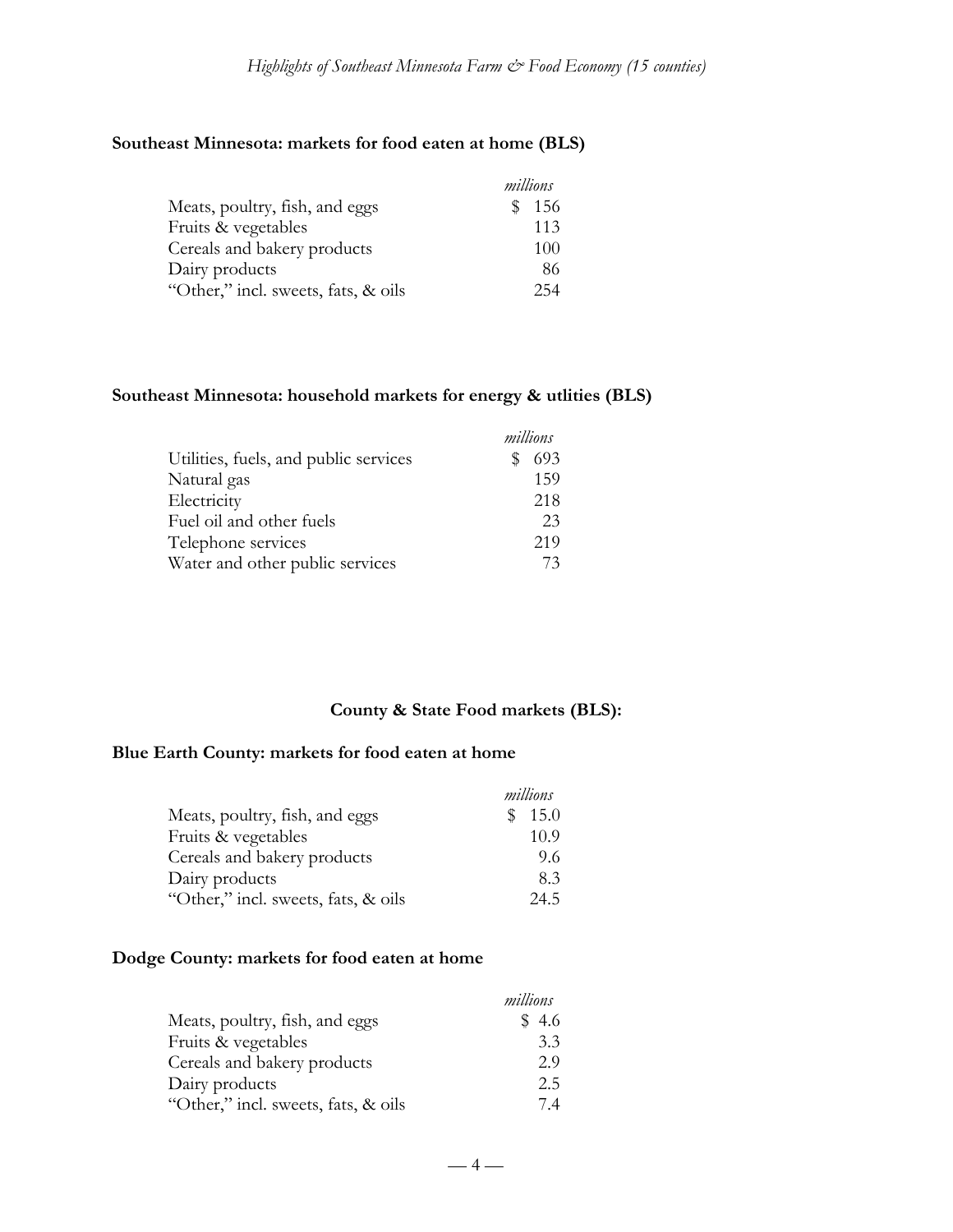# **Faribault: markets for food eaten at home**

|                                     | millions |
|-------------------------------------|----------|
| Meats, poultry, fish, and eggs      | \$4.7    |
| Fruits & vegetables                 | 3.4      |
| Cereals and bakery products         | 3.0      |
| Dairy products                      | 2.6      |
| "Other," incl. sweets, fats, & oils | 77       |

#### **Fillmore: markets for food eaten at home**

|                                     | millions |
|-------------------------------------|----------|
| Meats, poultry, fish, and eggs      | \$5.8    |
| Fruits & vegetables                 | 4.2      |
| Cereals and bakery products         | 3.7      |
| Dairy products                      | 3.2      |
| "Other," incl. sweets, fats, & oils | 95       |

# **Freeborn County: markets for food eaten at home**

|                                     | millions |
|-------------------------------------|----------|
| Meats, poultry, fish, and eggs      | \$9.5    |
| Fruits & vegetables                 | 6.9      |
| Cereals and bakery products         | 6.1      |
| Dairy products                      | 5.2      |
| "Other," incl. sweets, fats, & oils | 15.5     |

# **Goodhue County: markets for food eaten at home**

|                                     | millions |
|-------------------------------------|----------|
| Meats, poultry, fish, and eggs      | \$12.1   |
| Fruits & vegetables                 | 8.8      |
| Cereals and bakery products         | 77       |
| Dairy products                      | 6.6      |
| "Other," incl. sweets, fats, & oils | 197      |

# **Houston County: markets for food eaten at home**

|                                     | millions |
|-------------------------------------|----------|
| Meats, poultry, fish, and eggs      | \$5.4    |
| Fruits & vegetables                 | 3.9      |
| Cereals and bakery products         | 3.4      |
| Dairy products                      | 3.0      |
| "Other," incl. sweets, fats, & oils | 8.8      |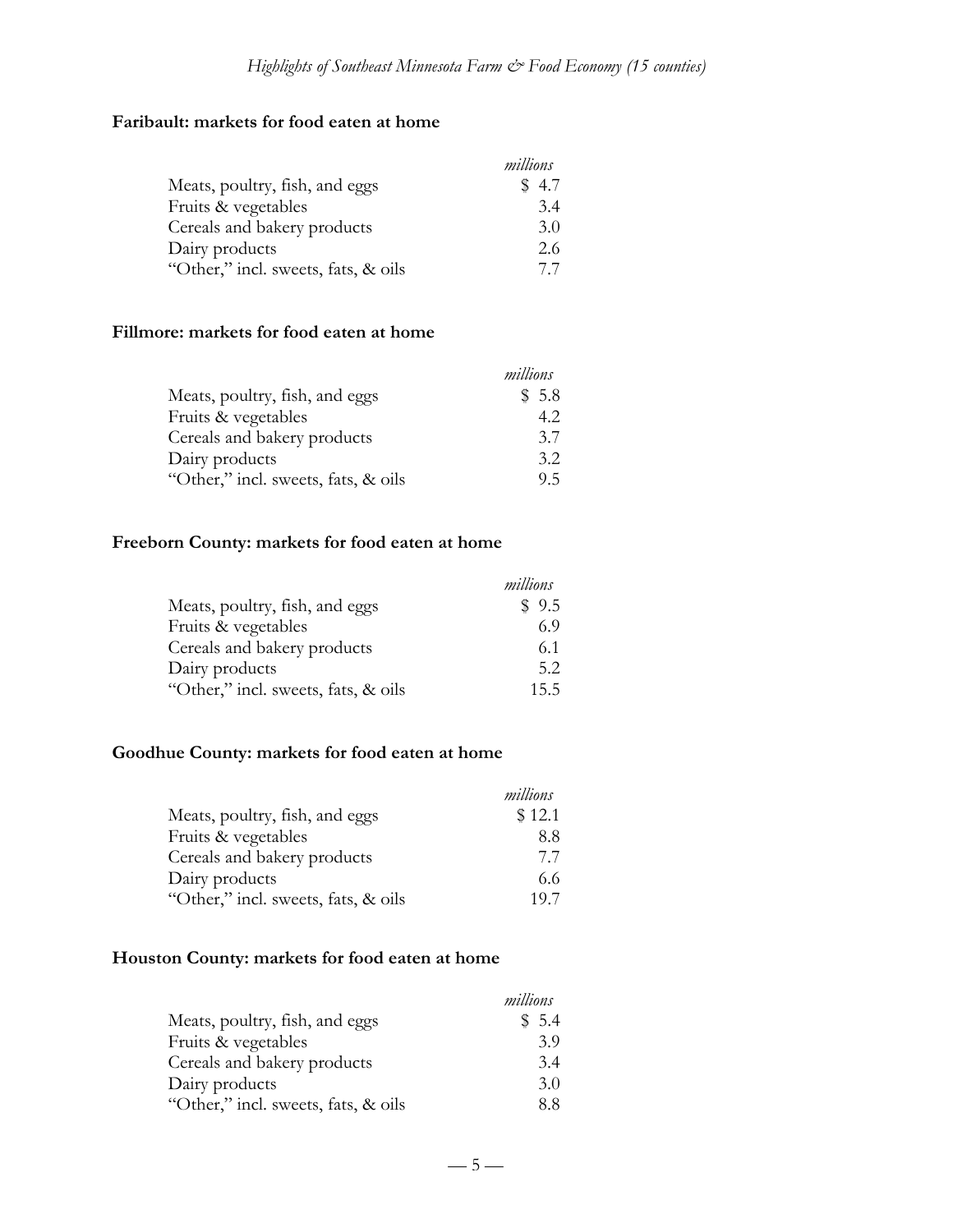# **Le Sueur County: markets for food eaten at home**

|                                              | millions |      |
|----------------------------------------------|----------|------|
| Meats, poultry, fish, and eggs               |          | 6.9  |
| Fruits & vegetables                          |          | 5.0  |
| Cereals and bakery products                  |          | 4.4  |
| Dairy products                               |          | 3.8  |
| "Other," incl. sweets, fats, & oils          |          | 11.1 |
| Mower County: markets for food eaten at home |          |      |

|                                     | millions |
|-------------------------------------|----------|
| Meats, poultry, fish, and eggs      | \$11.1   |
| Fruits & vegetables                 | 8.1      |
| Cereals and bakery products         | 71       |
| Dairy products                      | 6.1      |
| "Other," incl. sweets, fats, & oils | 18.1     |

### **Olmsted County: markets for food eaten at home**

|                                     | millions |
|-------------------------------------|----------|
| Meats, poultry, fish, and eggs      | \$34.1   |
| Fruits & vegetables                 | 24.8     |
| Cereals and bakery products         | 21.7     |
| Dairy products                      | 18.7     |
| "Other," incl. sweets, fats, & oils | 55.5     |

### **Rice County: markets for food eaten at home**

|                                     | millions |
|-------------------------------------|----------|
| Meats, poultry, fish, and eggs      | \$13.5   |
| Fruits & vegetables                 | 9.8      |
| Cereals and bakery products         | 8.6      |
| Dairy products                      | 74       |
| "Other," incl. sweets, fats, & oils | 21.9     |

# **Steele County: markets for food eaten at home**

|                                     | millions |
|-------------------------------------|----------|
| Meats, poultry, fish, and eggs      | \$9.1    |
| Fruits & vegetables                 | 6.6      |
| Cereals and bakery products         | 5.8      |
| Dairy products                      | 5.0      |
| "Other," incl. sweets, fats, & oils | 14.8     |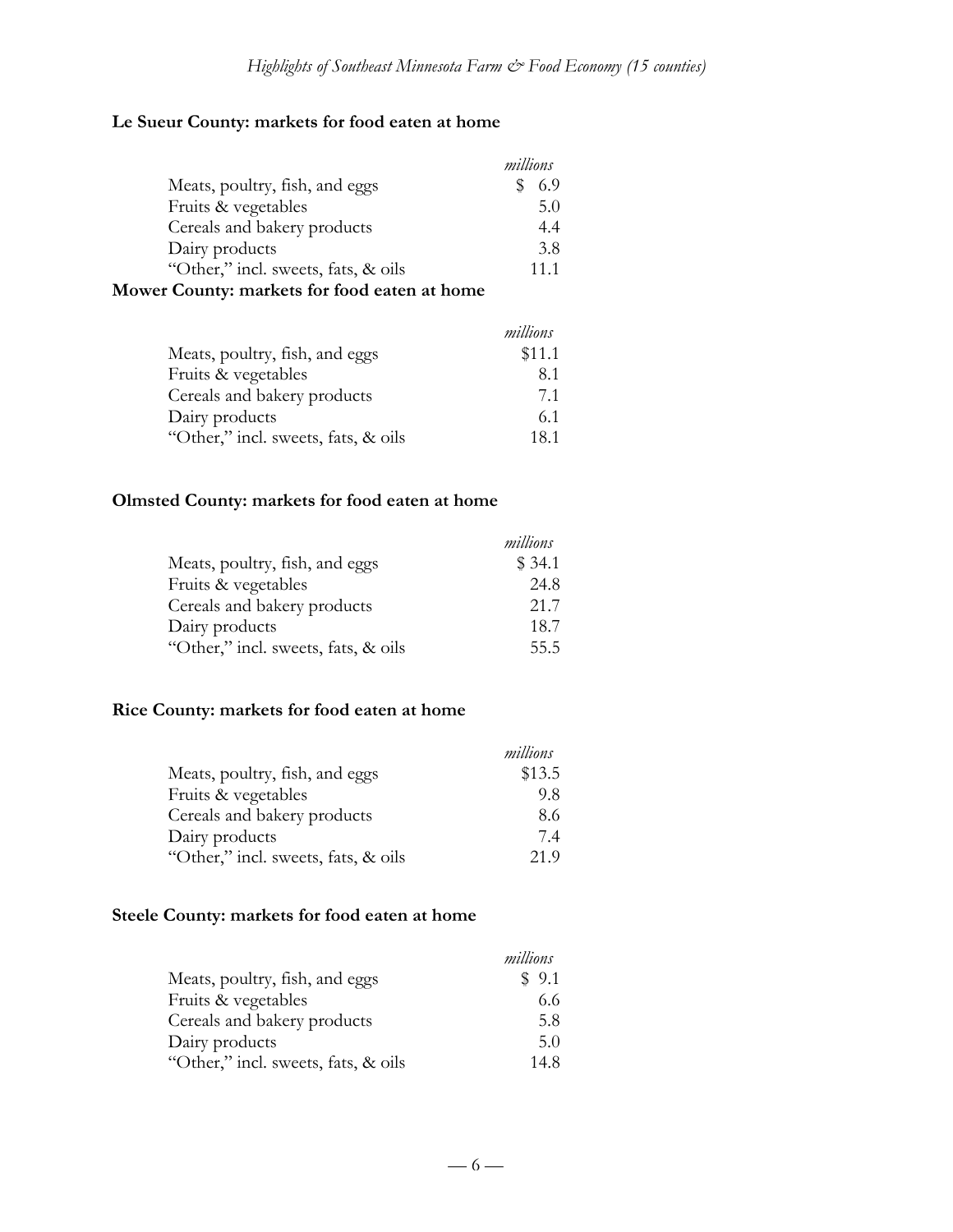### **Wabasha County: markets for food eaten at home**

|                                     | millions |
|-------------------------------------|----------|
| Meats, poultry, fish, and eggs      | \$5.9    |
| Fruits & vegetables                 | 4.3      |
| Cereals and bakery products         | 3.8      |
| Dairy products                      | 3.2      |
| "Other," incl. sweets, fats, & oils | 9.6      |

### **Waseca County: markets for food eaten at home**

|                                     | millions |
|-------------------------------------|----------|
| Meats, poultry, fish, and eggs      | \$5.0    |
| Fruits & vegetables                 | 3.6      |
| Cereals and bakery products         | 3.2      |
| Dairy products                      | 2.8      |
| "Other," incl. sweets, fats, & oils | 82       |

# **Winona County: markets for food eaten at home**

|                                     | millions |
|-------------------------------------|----------|
| Meats, poultry, fish, and eggs      | \$13.4   |
| Fruits & vegetables                 | 97       |
| Cereals and bakery products         | 8.5      |
| Dairy products                      | 73       |
| "Other," incl. sweets, fats, & oils | 21.7     |

### **Minneapolis-St. Paul Metro Area: markets for food eaten at home**

|                                     | millions |
|-------------------------------------|----------|
| Meats, poultry, fish, and eggs      | \$809.3  |
| Fruits & vegetables                 | 587.6    |
| Cereals and bakery products         | 516.0    |
| Dairy products                      | 444.4    |
| "Other," incl. sweets, fats, & oils | 1,316.2  |

#### **State of Minnesota: markets for food eaten at home**

|                                     | millions  |
|-------------------------------------|-----------|
| Meats, poultry, fish, and eggs      | \$1,349.3 |
| Fruits & vegetables                 | 979.8     |
| Cereals and bakery products         | 860.4     |
| Dairy products                      | 41.0      |
| "Other," incl. sweets, fats, & oils | 2,194.6   |